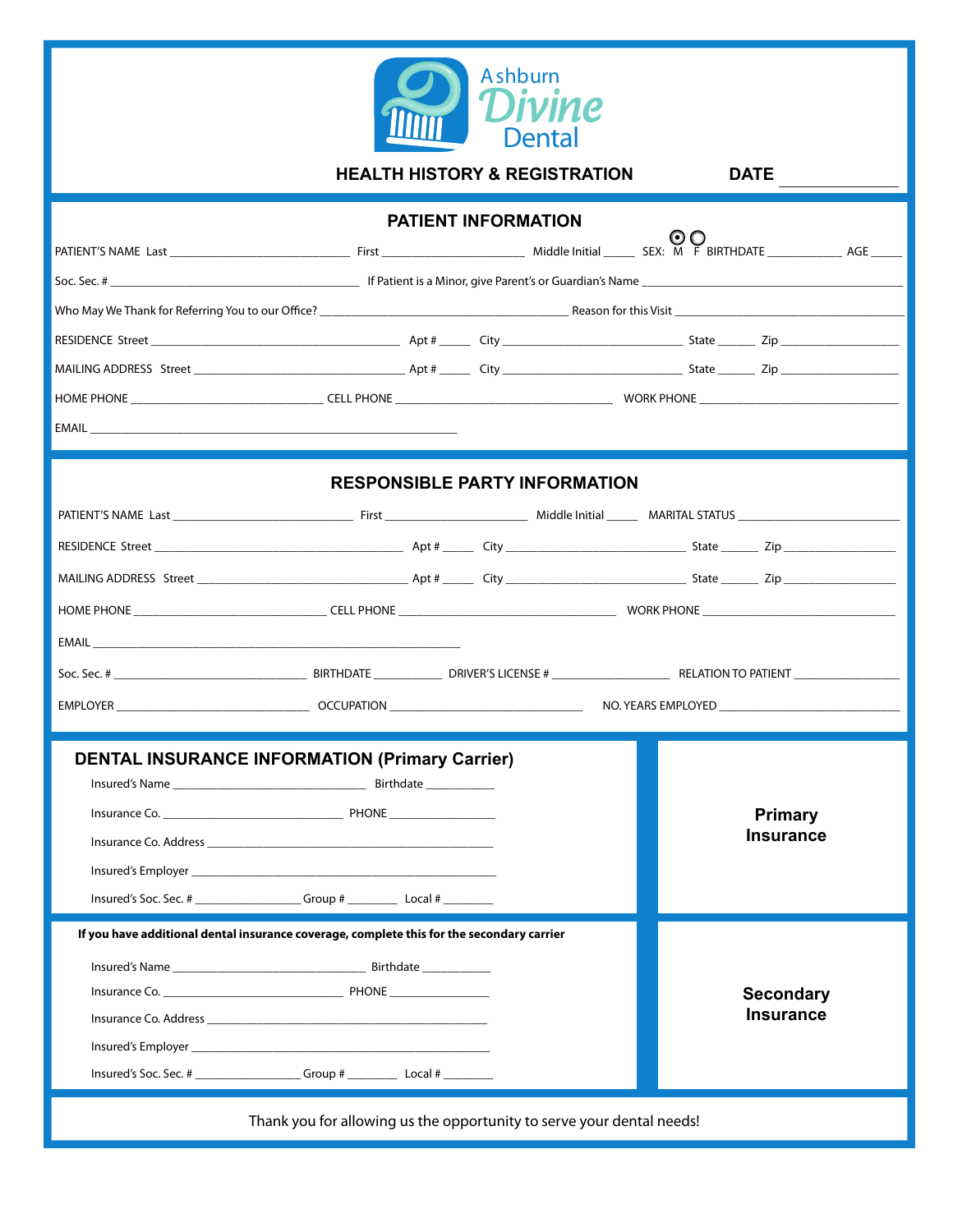

# **NAME**

Ï

## **HEALTH HISTORY & REGISTRATION DATE**

*It is important that we know about your Medical and Dental History. These facts have a direct bearing on your Dental Health. This information is strictly confidential and will not be released to anyone. Thank you for taking the time to completely fill out this questionnaire.*

# **DENTAL HISTORY**

| Last COMPLETE Dental Exam, Date:<br>Last FULL MOUTH XRAYS, Date:<br>HOW LONG SINCE you have seen a dentist?<br>How do you feel about your teeth?<br>Are you having PROBLEMS now?<br>Please Describe<br>Do you wear DENTURES? (Partials or Full)<br>Are you UNHAPPY with your dentures?<br>Would you like to know more about PERMANENT REPLACEMENT?<br>Are you UNHAPPY with the APPEARANCE of your teeth?<br>Would you like your smile to LOOK BETTER or DIFFERENT<br>Do you have DISCOLORED teeth that bother you? |                                                                                                                                                                                                                             | (16 Small Films or Panoramic)<br><u> 1989 - Johann Harrison, fransk politik (d. 1989)</u>                                                                                                                                                              |         | Yes No<br>口.<br>口<br>□<br>$\Box$<br>$\Box$<br>□<br>$\Box$<br>□<br>$\Box$<br>□<br>$\Box$<br>□<br>$\Box$ $\Box$                                                             | Do your gums BLEED, or feel TENDER or IRRITATED?<br>Does food get stuck in your teeth?<br>Do you REGULARLY use DENTAL FLOSS?<br>Are you aware of GRINDING or CLENCHING your teeth?<br>Do you have HEADACHES, EARACHES, or NECK PAINS?<br>Have you worn BRACES on your teeth (ORTHODONTICS)?<br>Have you had any PERIODONTAL (GUM) treatments?<br>Are you APPREHENSIVE about dental treatment?<br>Name of Previous Dentist?<br>City:<br><b>MEDICAL HISTORY</b> | State:                                                                                                                                                                                                 | Are your teeth SENSITIVE to hot, cold, sweets, pressure? (circle)                                                                                                                                                                                                                                                                                                                      | Yes No<br>8 B<br>$\Box$ $\Box$<br>$\Box$ $\Box$<br>$\Box$ $\Box$<br>□<br>0<br>□□<br>$\Box$ $\Box$<br>8 D<br>□□□                                                                                                                           |
|--------------------------------------------------------------------------------------------------------------------------------------------------------------------------------------------------------------------------------------------------------------------------------------------------------------------------------------------------------------------------------------------------------------------------------------------------------------------------------------------------------------------|-----------------------------------------------------------------------------------------------------------------------------------------------------------------------------------------------------------------------------|--------------------------------------------------------------------------------------------------------------------------------------------------------------------------------------------------------------------------------------------------------|---------|---------------------------------------------------------------------------------------------------------------------------------------------------------------------------|---------------------------------------------------------------------------------------------------------------------------------------------------------------------------------------------------------------------------------------------------------------------------------------------------------------------------------------------------------------------------------------------------------------------------------------------------------------|--------------------------------------------------------------------------------------------------------------------------------------------------------------------------------------------------------|----------------------------------------------------------------------------------------------------------------------------------------------------------------------------------------------------------------------------------------------------------------------------------------------------------------------------------------------------------------------------------------|-------------------------------------------------------------------------------------------------------------------------------------------------------------------------------------------------------------------------------------------|
| Do you have any CURRENT HEALTH PROBLEMS?<br>Are you under a PHYSICIAN'S CARE now? If yes, for what?<br><b>WHAT MEDICATIONS ARE YOU CURRENTLY TAKING?</b>                                                                                                                                                                                                                                                                                                                                                           |                                                                                                                                                                                                                             |                                                                                                                                                                                                                                                        |         | $\overline{\Box}^{\text{Yes}}$ No<br>П.<br>$\Box$                                                                                                                         | Have you ever taken<br>Do you need to premedicate?<br>Are you PREGNANT/NURSING?                                                                                                                                                                                                                                                                                                                                                                               | Fen-Phen $\square$                                                                                                                                                                                     | Redux $\Box$<br>Coumadin $\square$<br>Do you use cigars/cigarettes, pipe or chewing tobacco? (circle)                                                                                                                                                                                                                                                                                  | Yes No<br>0 O<br>□<br>□<br>$\Box$ $\Box$                                                                                                                                                                                                  |
| PLEASE V YES OR NO OF THE FOLLOWING WHICH YOU HAVE HAD OR PRESENTLY HAVE:<br>AIDS/HIV Pos.<br><b>AIS</b><br>Anaphylaxis<br>Anemia<br>Arthritis (Rheumatism)<br>Artificial Heart Valves<br>Artificial joints<br>Asthma<br><b>Back Problems</b><br><b>Blood Disease</b><br>Cancer<br><b>Chemical Dependency</b><br>Chemotherapy<br>Circulatory problems<br>Is there any other Medical or Dental information                                                                                                          | Yes No<br>□□<br>$\Box$ $\Box$<br>□<br>□<br>0 O<br>$\Box$<br>$\Box$<br>□<br>$\Box$<br>$\Box$<br>0.<br>$\Box$<br>$\Box$<br>□<br>$\Box$<br>$\Box$<br>□<br>$\Box$<br>$\Box$<br>$\Box$<br>□<br>$\Box$<br>$\Box$<br>$\Box$ $\Box$ | Cortisone treatments<br>Cough (persistent)<br>Cough up blood<br>Diabetes A1C<br>Epilepsy<br>Fainting<br>Food allergies<br>Glaucoma<br><b>Headaches</b><br>Heart murmur<br>Heart problems (please describe)<br>Hemophilia (Abnormal bleeding)<br>Herpes |         | Yes No<br>□□<br>□□<br>□<br>$\Box$<br>$\Box$<br>□<br>$\Box$<br>$\Box$<br>$\Box$<br>□<br>□□<br>$\Box$<br>□<br>О.<br>□<br>$\Box$<br>□<br>□□<br>$\Box$<br>0.<br>$\Box$ $\Box$ | <b>Hepatitis</b><br>High blood pressure<br>High cholesterol<br>Jaw pain<br>Kidney disease or malfunction<br>Liver disease<br>Material allergies<br>Mitral valve prolapse<br>Nervous problems<br>Pacemaker/heart surgery<br>Psychiatric care<br>Rapid weight gain/loss<br><b>Radiation treatment</b><br>Respiratory disease                                                                                                                                    | Yes No<br>□<br>0<br>$\Box$<br>0<br>□<br>□<br>$\Box$<br>$\Box$<br>$\Box$<br>0<br>□<br>□<br>$\Box$<br>□<br>□<br>$\Box$<br>$\Box$<br>□<br>$\Box$<br>□<br>$\Box$<br>$\Box$<br>$\Box$<br>□<br>□<br>□<br>0 O | Rheumatic/scarlet fever<br>Seasonal Allergies<br>Shingles<br>Shortness of breath<br>Skin rash<br>Spina Bifida<br><b>Stroke</b><br>Surgical implant<br>Thyroid disease or malfunction<br><b>Tonsillitis</b><br><b>Tuberculosis</b><br>Ulcer/Colitis<br>Venereal disease<br>Multiple Sclerosis<br>ARE YOU ALLERGIC TO OR HAVE YOU REACTED ADVERSELY TO ANY OF THE FOLLOWING MEDICATIONS? | Yes No<br>$\Box$<br>□<br>$\Box$ $\Box$<br>□<br>$\Box$<br>0 O<br>$\Box$ $\Box$<br>$\Box$<br>□<br>$\Box$<br>◻<br>$\Box$<br>□<br>$\Box$<br>$\Box$<br>$\Box$<br>$\Box$<br>□<br>$\Box$<br>$\Box$<br>口.<br>$\Box$<br>$\Box$<br>$\Box$<br>$\Box$ |
| that you feel we should know about?<br><b>FAMILY PHYSICIAN</b>                                                                                                                                                                                                                                                                                                                                                                                                                                                     |                                                                                                                                                                                                                             |                                                                                                                                                                                                                                                        | Aspirin | Nitrous Oxide                                                                                                                                                             | Local Anesthetic<br>Codeine                                                                                                                                                                                                                                                                                                                                                                                                                                   | Erythromycin<br>Penicillin                                                                                                                                                                             | Latex (balloons,<br>gloves, etc.)                                                                                                                                                                                                                                                                                                                                                      |                                                                                                                                                                                                                                           |

| Are you aware of being allergic to any other medications or substances? |  |  |
|-------------------------------------------------------------------------|--|--|
|                                                                         |  |  |

If yes, list:

To the best of my knowledge, the above information is complete and correct. I understand that it is my responsibility to inform my doctor if I, or my minor child, ever have a change in health. I certify that I and/or my dependent(s), have insurance coverage with \_\_\_\_\_\_\_\_\_\_\_\_\_\_\_\_\_\_ and assign directly to Dr. \_\_\_\_\_\_\_\_\_\_\_\_\_\_\_\_\_\_\_\_\_\_ all insurance benefits, if any, otherwise payable to me for services rendered. I understand I am financially responsible for all charges whether or not paid by insurance. I authorize the use of my signature on all insurance submissions.

PATIENT Signature (Parent of Child)

LAST VISIT PHONE